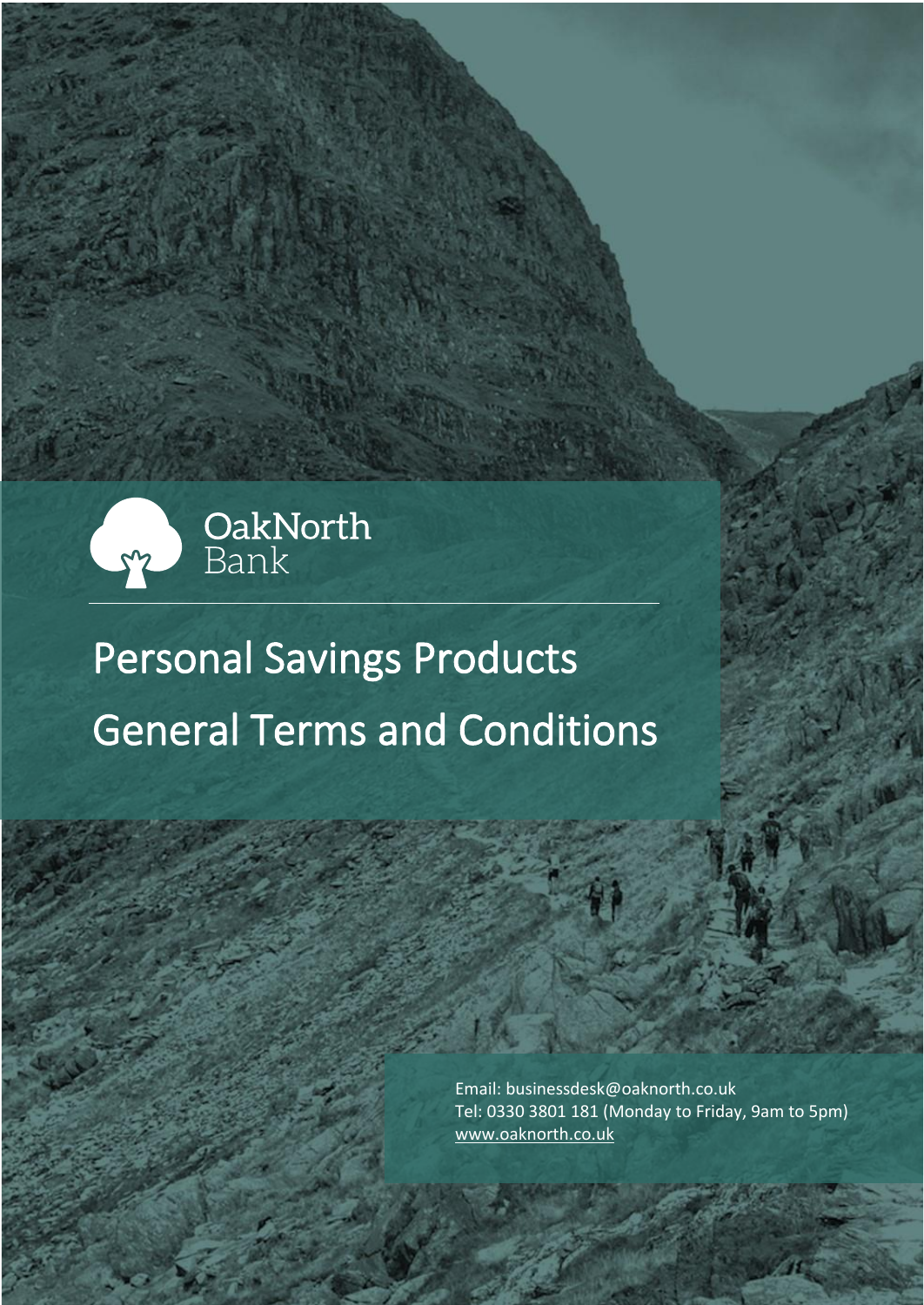

## Contents

| 12. |
|-----|
| 13. |
| 14. |
| 15. |
| 16. |
|     |
| 18. |
| 19. |
|     |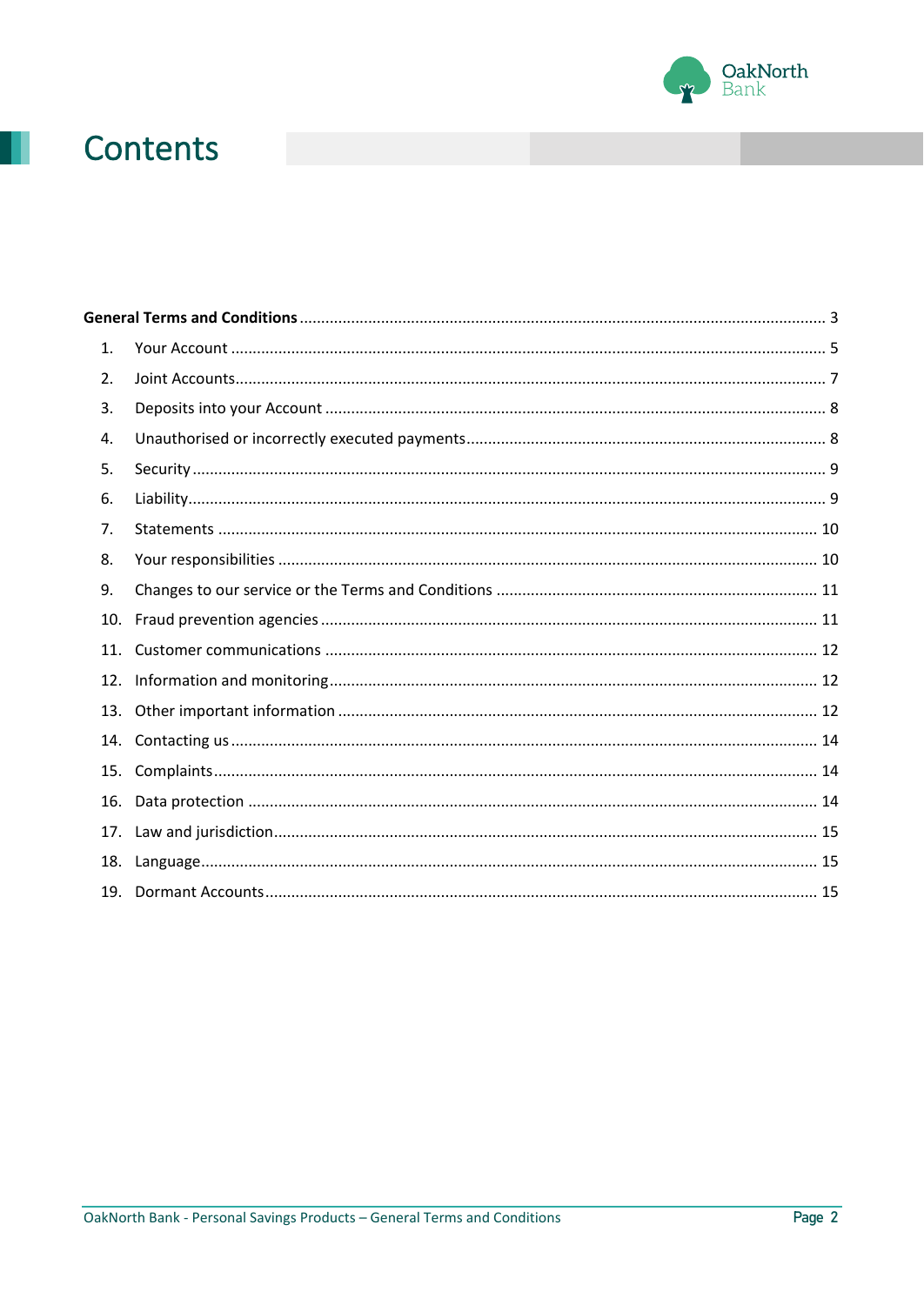

### <span id="page-2-0"></span>**General Terms and Conditions**

It is important that you read and understand these terms and conditions (the Terms and Conditions) as they contain important information which relates to you and your Account. The Terms and Conditions (which includes these *General* Terms and Conditions and for certain products, the *Specific* Terms and Conditions), together with the online/mobile application, Key Product Information and the OakNorth Bank [Privacy Notice](https://www.oaknorth.co.uk/privacy-notice/privacy-notice-deposit-products/), form the agreement ("Agreement") between you, the Account holder, and us, OakNorth Bank plc ("OakNorth Bank").

Altogether, they set out the features of OakNorth Bank's Personal Savings Products, they tell you how these products work and what your and our responsibilities are once you open an Account with us.

If there is a difference between our Personal Savings Products – *General* Terms and Conditions; and the Personal Savings Products – *Specific* Terms and Conditions for your product, the *Specific* Terms and Conditions will prevail.

"Account" in these *General* Terms and Conditions shall mean any Account that you open with OakNorth Bank.

"Regulatory System" means the arrangements for regulating a firm or other person under the Financial Services and Markets Act 2000, in or under the Consumer Credit Act 1974 and as otherwise defined in the Handbook of the Financial Conduct Authority.

"We", "us", "our", or "OakNorth" means OakNorth Bank plc, a company registered in England and Wales under company number 08595042 and whose registered office is at 57 Broadwick Street, London, W1F 9QS.

"You" means the person(s) named as the Account holder for a particular Account for which these Terms and Conditions apply and "yours" shall be construed accordingly.

Where there is reference in the Terms and Conditions to a business day, it means any day other than Saturday, Sunday or a bank holiday in England and Wales.

You may ask us at any time during the life of this Agreement to provide you with the information contained in this Agreement.

OakNorth Bank plc is authorised by the Prudential Regulation Authority and regulated by the Financial Conduct Authority and the Prudential Regulation Authority (Financial Services Register No. [629564\)](https://register.fca.org.uk/ShPo_FirmDetailsPage?id=001b000000aQtn8AAC).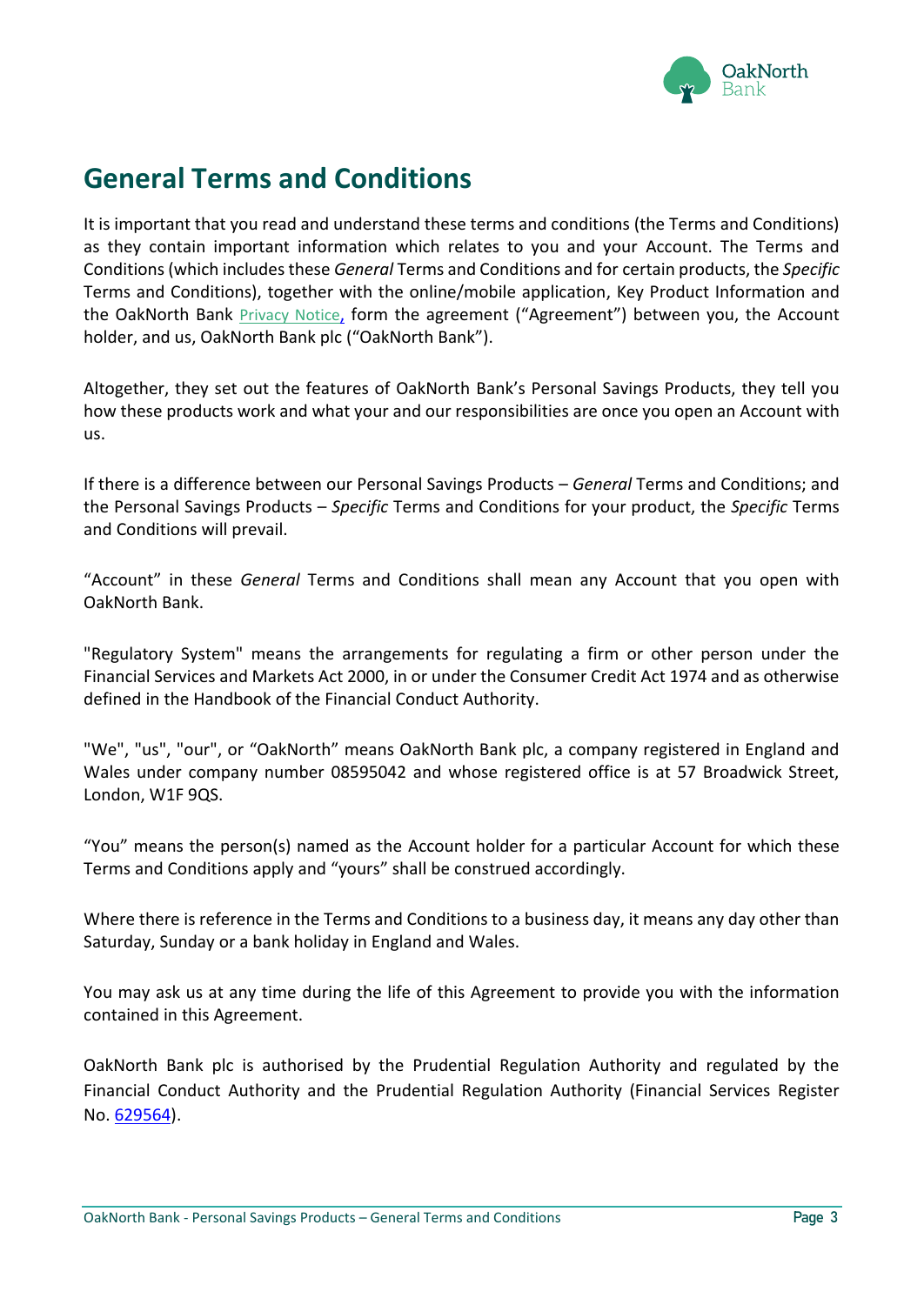

#### <span id="page-3-0"></span>**1. Your Account**

- 1.1. You must be at least 18 years of age to open an Account(s) with us. You must also be a UK resident (England, Scotland, Wales, or Northern Ireland), and maintain your UK residency to keep your OakNorth Account(s) open. If you cease to be a UK resident, you must inform us of this and you may need to provide us with suitable documentary evidence of your foreign residency. Once confirmed, your Account(s) will be closed without penalty and funds will be returned to your nominated bank account. If you hold an OakNorth Cash ISA, you may choose to transfer these funds to a new Cash ISA provider instead, without penalty, to ensure your funds remain in an ISA tax wrapper.
- 1.2. We are obliged to confirm the identity of all applicants. We may ask you to provide physical forms of identity and/or address verification when you apply for an Account either as a new customer or as an existing customer. We may also contact you following your application and when your Account is active with OakNorth to obtain additional information about your transactions, income, employment, source of wealth, source of funds, as well as your relatives and close associates. If we cannot fully confirm your identity or verify any of the information listed above, we may refuse your application to open an Account and refuse to accept a deposit from you/initiate a withdrawal to you, without giving a reason.
- 1.3. We are obliged to confirm that you are an account holder of your nominated bank account. We may ask you to provide physical forms of nominated bank account verification and transactions either as a new customer or as an existing customer. If we cannot confirm that you are an account holder of this account, we will not be able to accept payments from this account.
- 1.4. If you are an individual applying for a sole Account, you have the right to nominate an attorney *via* a Power of Attorney to manage your Account(s). If you do this, we will need to complete our internal process for accepting the Power of Attorney and we will ask you to provide the required documentation. OakNorth is unable to accept Donor self-certified copies of Power of Attorney documentation.
- 1.5. If you are an individual, you have the right to nominate an authorised third party to discuss your Account(s) with us. If you do this, we will need to confirm the identity of the third party and we will ask you to provide the required documentation.
- 1.6. The currency of the Account will be Pound sterling, and deposit(s) will only be accepted if they are in this currency.
- 1.7. The maximum deposit you may pay into any one Account is £500,000. The maximum amount (excluding the interest) that you will be allowed to hold on deposit with us across multiple Accounts is also £500,000. For a joint Account (joint Accounts can only be opened through our online application on the website and not through our mobile app) this means that the maximum amount allowed to be held would be £1,000,000 i.e. £500,000 per Account holder.
- 1.8. The minimum deposit required to open your Account is £1.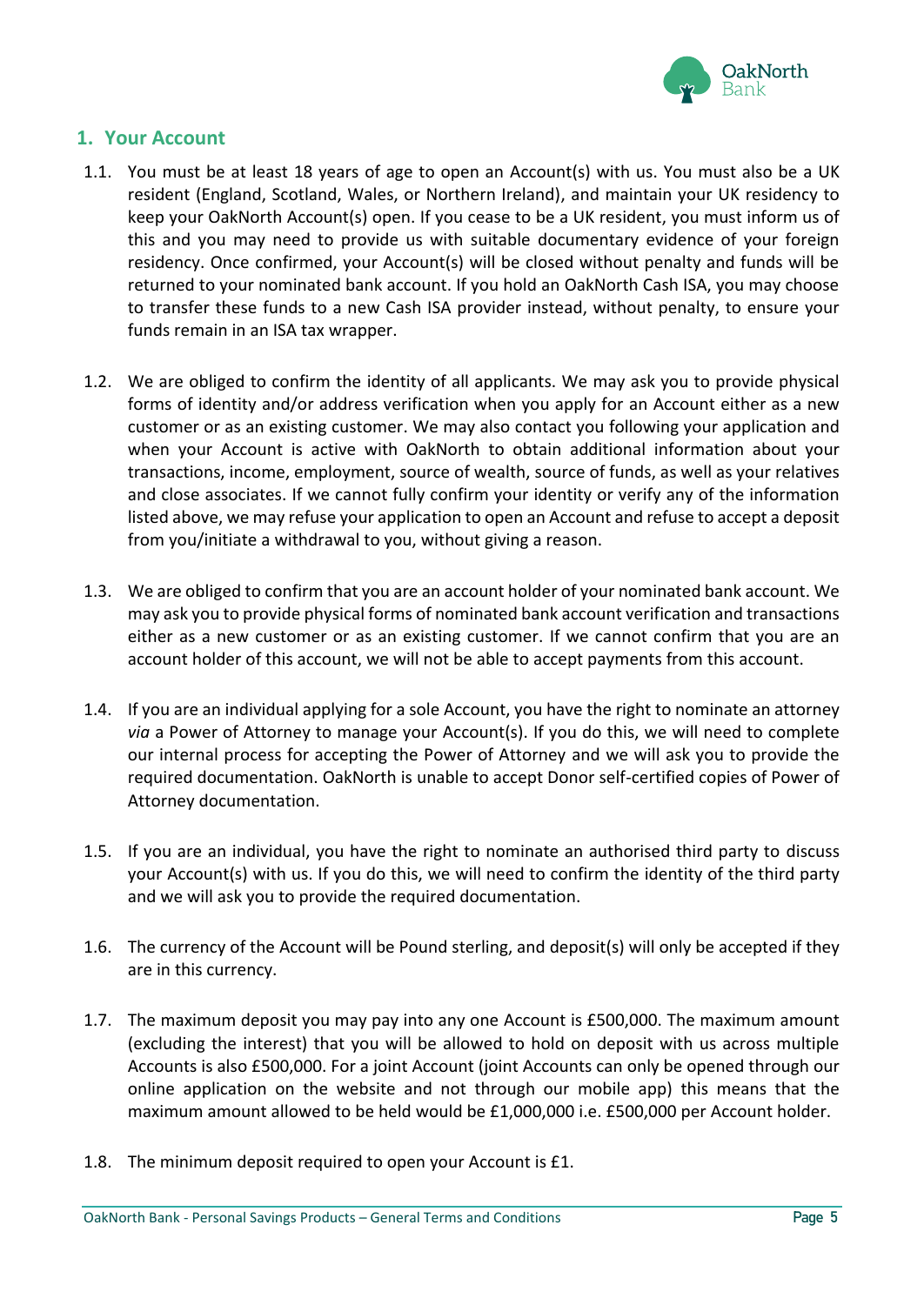

- 1.9. You may not overdraw or borrow on your Account.
- 1.10. If your application to open an Account is approved, there will be a maximum period of 14 calendar days to fund your Account from the date of approval (30 days for Cash ISA's). If the Account is not funded within 14 days (30 days for Cash ISA's), it will automatically be closed. If you still wish to open an Account after that, you will be required to submit a new application.
- 1.11. During the application process, if we require you to send us further information and/or documentation, we will notify you via email. You will have 10 calendar days from the date of application to provide us with the information as requested, otherwise your application will expire. If your application expires, we will not be able to re-open the account for you. If you still want to open one you will need to submit a new application.
- 1.12. Details of our current interest rates are available [online](https://www.oaknorth.co.uk/) or in the OakNorth Bank mobile app. Details of the interest rates applicable to your Account(s) can be found on your deposit statement via Online Banking or you can [contact us](https://www.oaknorth.co.uk/resources/get-in-touch/) to find out more.
- 1.13. You cannot give any rights over an OakNorth Bank Account to anyone as a security for a loan or other debts.
- 1.14. If the Account holder dies, the personal representative(s) of the deceased must notify us in writing and provide us with a Death Certificate and Grant of Probate or Letter of Administration, and other documents (which may need to be certified by a regulated entity) to close the Account. The Account will remain open and continue to accrue interest until it is closed. To view our deceased customer process in detail and understand the exact requirements please [click here.](https://www.oaknorth.co.uk/deceased-customer-process/)
- 1.15. It is a condition of this Agreement that you will not: (a) act abusively, offensively, or violently towards our staff; (b) become bankrupt; (c) act dishonestly with us; (d) use your Account for a dishonest, fraudulent, or unlawful purpose; or (e) act in a way that gives rise to a reasonable suspicion of fraud or criminal activity. If you do any of these things, we will regard that as a serious breach of the Agreement between us; and we may close your Account immediately. We may also close your Account immediately, if we reasonably consider that (a) you (or any one of the Account holders in the case of a joint Account) no longer meet our eligibility requirements (as per Clause 1.1); or (b) it would be unlawful for us to keep; or (c) we would breach our obligations under the Regulatory System if we kept, your Account open.
- 1.16. If you breach this Agreement in any other way, we may also close your Account by giving you 14 days written notice of our intention to do so. Please refer to relevant section(s) of the Specific Terms & Conditions for more detail.
- 1.17. If a petition for a bankruptcy or sequestration order is presented against you, then you agree that we will accept instructions on the Account from the insolvency practitioner/appointed agent and comply with the court order.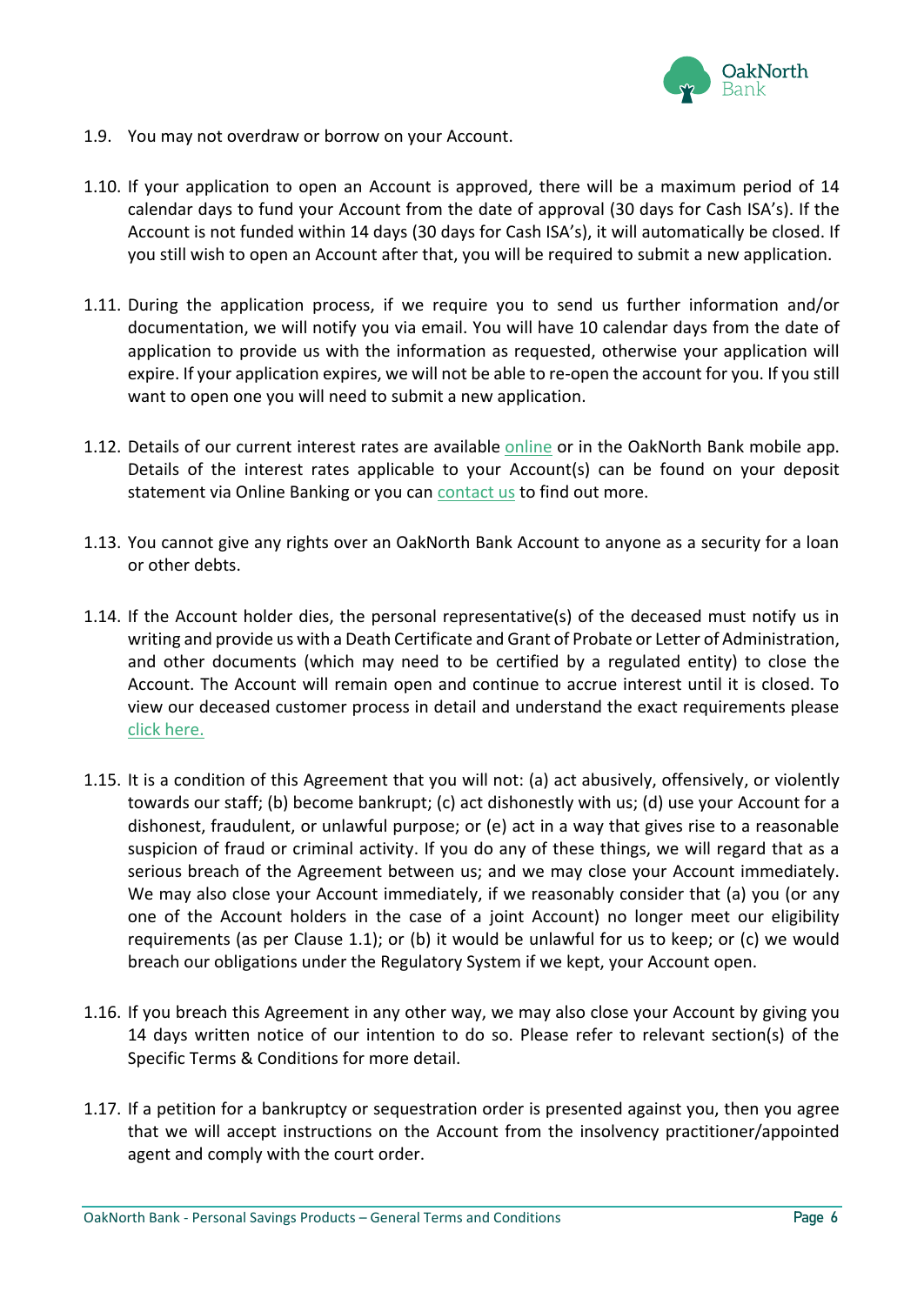

- <span id="page-5-0"></span>**2. Joint Accounts** (can only be opened through our website; however, they can be managed via our website and mobile app)
- 2.1. You may, along with another person apply for a joint Account (available for all personal savings Accounts except Cash ISAs). If you have a joint Account, you are both responsible (individually and together) for any money you owe us.
- 2.2. In most cases, we will act on the instructions of either one of you to operate the Account, even if this is without the knowledge of the other joint Account holder. Some exceptions apply where we may, in our discretion, require both joint Account holders to provide instructions (either verbally or in writing).
- 2.3. Each Account holder in a joint Account is bound by these General Terms and Conditions and the relevant Specific Terms & Conditions. Each Account holder is fully responsible for all instructions given, even when only given by one party to the account.
- 2.4. We will only transfer a joint Account into the sole name of one joint Account holder if both joint Account holders agree, and we are satisfied that there is no impact on an identified vulnerable customer. For a joint Account to be converted into a sole Account, the maximum deposit for sole Accounts set out in section 1.7 must not be exceeded.
- 2.5. An existing solely owned Account shall not be converted into a joint Account.
- 2.6. If either of you calls us to advise us not to take instructions from the other party to the Account:
	- 2.6.1. we will only act on further instructions in writing from all Account holders,
	- 2.6.2. we may suspend some services on your Account (including online banking and mobile app access),
	- 2.6.3. we will not be responsible for any transactions or instructions that were made before either of you informed us not to act on the instructions of the other party, and
	- 2.6.4. you are still jointly and severally liable to us.
- 2.7. In the event of any conflicting instructions from joint Account holders, we may refuse to carry out and/or suspend transactions until both of you have clarified the instructions.
- 2.8. If one of the joint Account holders dies, once a death certificate is provided to us, the Account will transfer to the surviving Account holder who may continue to operate the Account. The Account will be converted into a sole Account and the maximum deposit for sole Accounts set out in section 1.7 will apply. If there is no Account holder who survives: a) we will freeze your Account and b) the money in your Account will normally be held by us until we receive the right forms from your estate.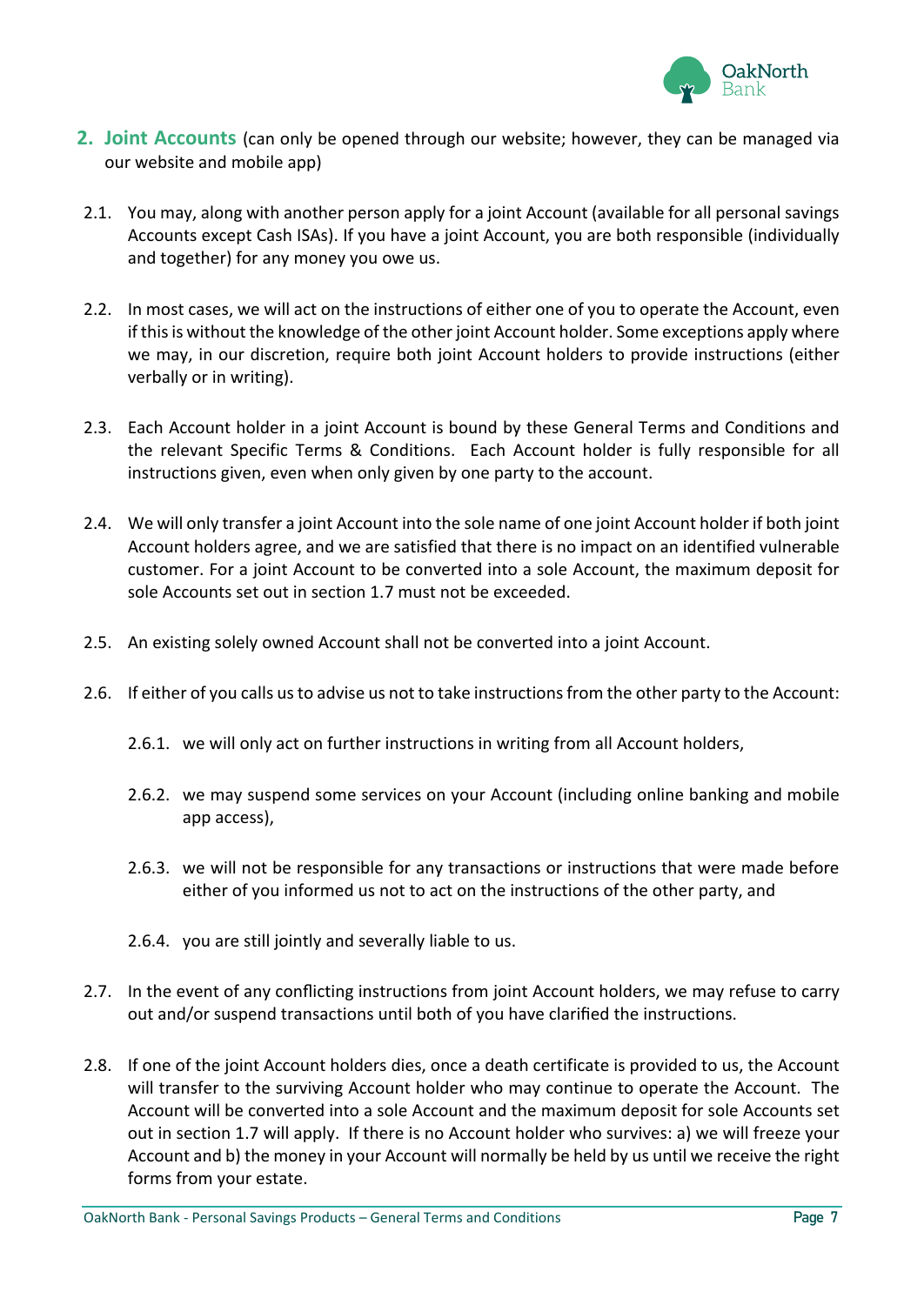

- 2.9. We do not accept power of attorney applications for joint Accounts.
- 2.10. To cancel a joint Account, we will accept instructions to cancel the Agreement from either joint Account holder. Where we receive separate instructions, a joint decision will be required, and no action will be taken until both parties have confirmed that they wish to cancel the Account. This must be confirmed by both Account holders within 14 calendar days from the date of your initial Account funding, or within 14 days of first receiving the Terms and Conditions (if later).

#### <span id="page-6-0"></span>**3. Deposits into your Account**

- 3.1. We will only accept personal cheques or bank transfers from a personal UK bank account held in your name. If it is a joint Account (joint Accounts can only be opened through our online application on the website and not through our mobile app), then at least one of you must be named on that Account. Personal cheques should be made payable to OakNorth Bank plc and include your full name and OakNorth Bank Account number on the reverse. For bank transfers, the payment must come from the nominated bank account (as specified in your application) which must be in your name (or that of the other joint Account holder). Banker's drafts are also accepted but must be made payable to OakNorth Bank plc and your bank must type your full name (or that of the other joint Account holder), nominated bank account number and nominated bank account sort code (as specified in your application) on the **front** of the banker's draft to open the OakNorth Bank Account.
- 3.2. We will send you an email confirmation when we receive your first payment with a link to register for/access Online Banking after you've successfully funded your Account. You will be able to view any further transactions you make by registering and logging into Online Banking.

#### <span id="page-6-1"></span>**4. Unauthorised or incorrectly executed payments**

- 4.1. If a payment is fraudulently or mistakenly paid into your Account, it may be removed from your Account later.
- 4.2. If an unauthorised or incorrectly executed payment transaction occurs, you are entitled to rectification, provided you notify us without undue delay on becoming aware of the transaction.
- 4.3. If you fail to notify us in accordance with the section 4.2 or if you act fraudulently in relation to your Account, you will be liable for all losses. If you act without reasonable care and losses are caused, you shall also be liable for them.
- 4.4. You must contact us using the details on our ['get in touch'](https://www.oaknorth.co.uk/resources/get-in-touch/) page as soon as you realise there has been an unauthorised or incorrectly executed payment transaction.
- 4.5. Notwithstanding the above, we will not be liable for immediately correcting, refunding, restoring, or redressing an unauthorised or incorrect payment transaction in cases where the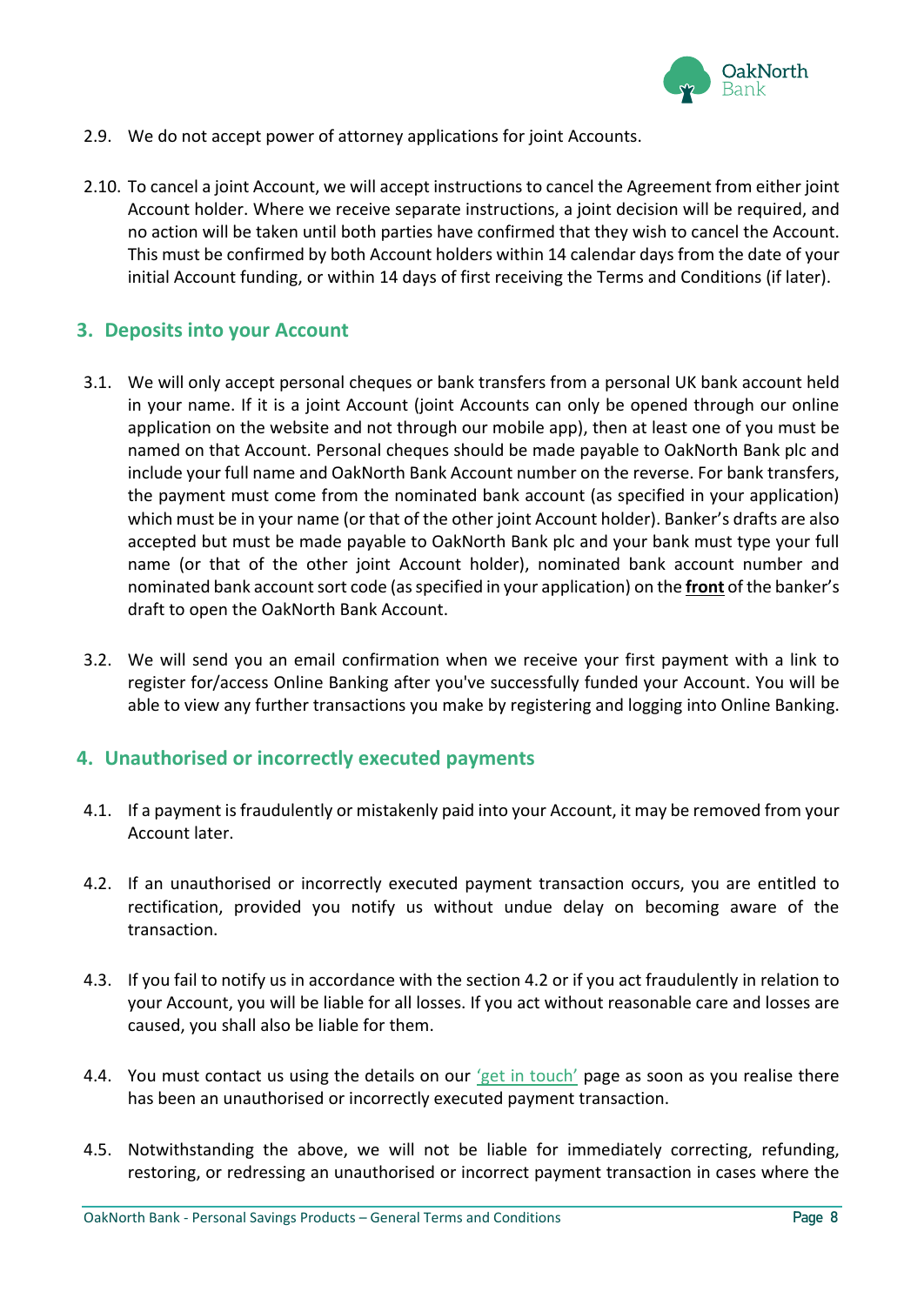

error has been caused on Account of any unforeseeable or abnormal circumstances beyond our control. We will assess this on a case-by-case basis.

#### <span id="page-7-0"></span>**5. Security**

- 5.1. You must take all reasonable security precautions (i) to prevent misuse of your Account and any customer security details (including Account details, security codes, secure personal information, or any other details that allow you to gain access to your Account) ("Security Details"); and (ii) comply with any other reasonable requirements that we notify to you in writing from time to time. Failure to take reasonable security precautions may result in access to your Account or additional services being blocked. Reasonable security precautions include not disclosing your Security Details to anyone; not disclosing or writing down your Security Details in any way that can be understood by someone else; not choosing Security Details which are easy to guess; and ensuring your Security Details are always kept private. OakNorth Bank will never ask you to disclose your full Security Details when we or you contact us.
- 5.2. If your Security Details are lost or stolen or you think someone knows them or has used or tried to use them, you must contact us immediately by calling us on 0330 380 1181 (Monday to Friday, excluding bank holidays, 9am to 5pm).
- 5.3. You should co-operate with us by providing information or other assistance in connection with the loss or misuse of your Security Details. We may also give the police information about you or your Account which we consider relevant to assist with any investigation of criminal activity. In some instances, we may ask you to contact the police in connection with suspicious or criminal activity on your Account. You agree to give us, the police and other investigative and law enforcement agencies, your reasonable co-operation, if asked to do so.
- 5.4. In case of a joint Account (joint Accounts can only be opened through our online application on the website and not through our mobile app), each Account holder will have their own unique Security Details that they must use when dealing with us in the operation of any joint Account. You must not allow anyone else to use your Security Details – even someone sharing a joint Account with you.

#### <span id="page-7-1"></span>**6. Liability**

- 6.1. If your Security Details are used with your permission by someone else, or because you acted fraudulently or failed to take reasonable security precautions (see section 5), or if you deliberately or negligently fail to inform us of the loss, theft, misuse, or suspected misuse of any of your Security Details, you shall be liable for all losses. For the avoidance of doubt, in the case of a joint Account, both joint Account holders are liable (jointly and severally) for all losses.
- 6.2. You will not be responsible for any losses for abuse of your secure personal information after you have informed us in the manner set out in section 5 of their loss, theft, misuse, or suspected misuse.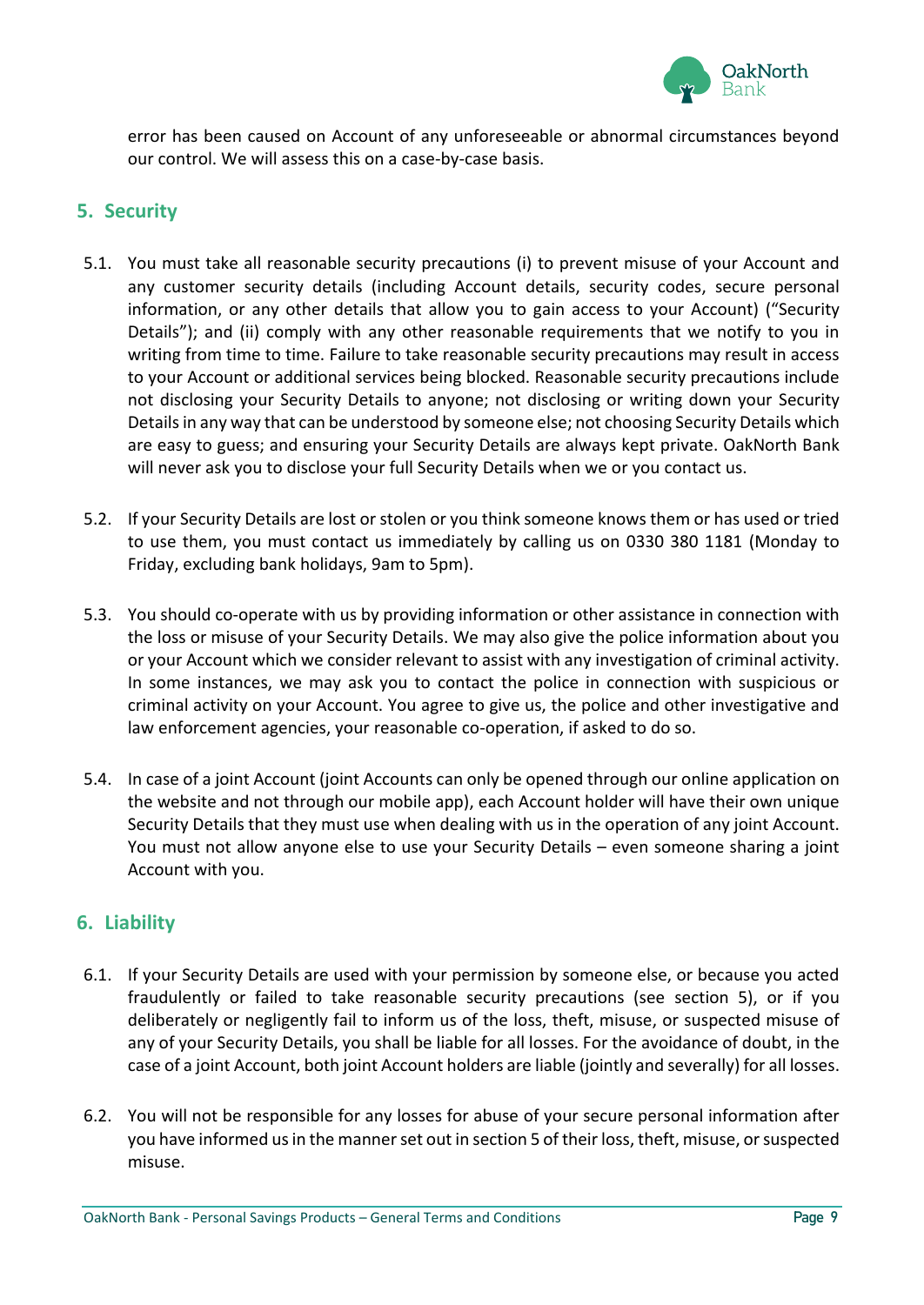

- 6.3. If you have any reason to think we have made an error, you must tell us as soon as possible. If we make an error in administering your Account, as soon as possible after becoming aware, we will tell you and put it right, restoring the Account to the state it would have been had the error not taken place. In resolving any error, you agree that we may make the necessary correcting entry(ies) to your Account without having to seek your prior approval. Notwithstanding the above, we will not be liable for correcting an error in cases where the error has been caused on Account of any unforeseeable or abnormal circumstances beyond our control.
- 6.4. Nothing in this Agreement limits or excludes either party's liability for death or personal injury caused by negligence or for fraud.

#### <span id="page-8-0"></span>**7. Statements**

- 7.1. A statement of your Account will be available via online banking on the website. As a digital bank, OakNorth Bank do not issue Account statements or certificates via post.
- 7.2. You agree to check your statement monthly and tell us as soon as possible if you think there has been a mistake. If you do this, we will investigate. If we need more information to carry out our investigations, we will tell you, and you agree to take reasonable steps to give us what we need. When we have completed our investigations, we will tell you what we found, and what action we are proposing to take.
- 7.3. We can make available to you any further information which we hold in relation to any transaction on your Account and this can be requested by contacting us.

#### <span id="page-8-1"></span>**8. Your responsibilities**

- 8.1. You must notify us immediately, by calling us from your registered phone number, of any change in your name, home address, email address, nationality, tax residency, nominated bank account, telephone number(s), or any other personal details. We may require further documentation, additional security information and transactions from you before we can change these details on your Account.
- 8.2. If you ask us to accept instructions by email (and signed attachment in whatever format) or telephone or in writing then, if we agree to do so (we always follow our security verification and identification procedures before acting on any instructions), you agree to indemnify us from and against all actions, proceedings, claims and demands which may be brought against us and all losses, costs, charges, damages and expenses which we may incur or for which we may become liable because we acted on an instruction from you or an authorised signatory (notwithstanding that any such instruction may not have been duly authorised by you). You will also reimburse us fully for legal fees and all other collection costs and expenses incurred in the enforcement of this indemnity.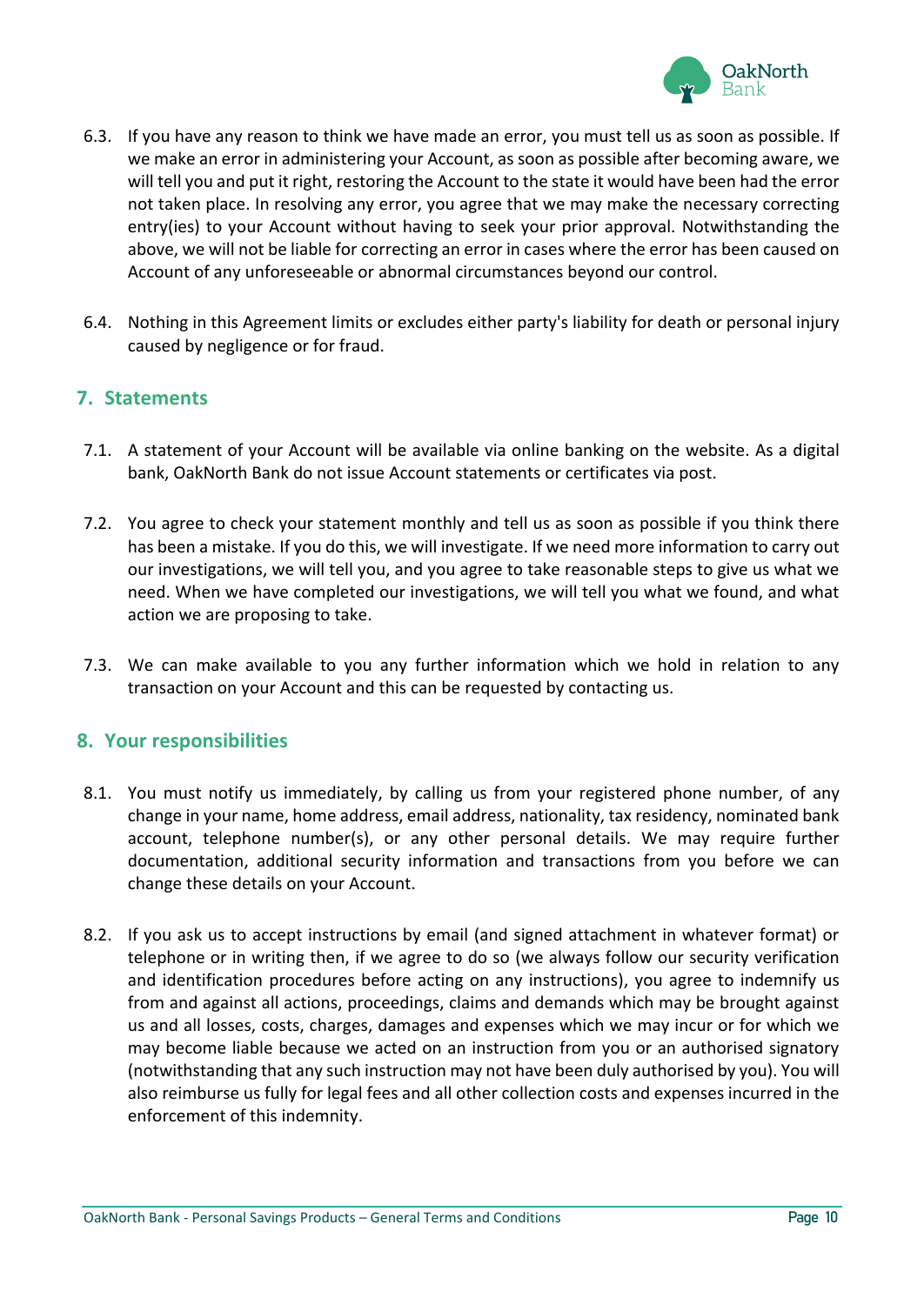

#### <span id="page-9-0"></span>**9. Changes to our service or the Terms and Conditions**

- 9.1. We may make changes to the services or the Terms and Conditions for the following reasons which will apply to your Account automatically:
	- 9.1.1. To make them easier to understand or fairer to you.
	- 9.1.2. To correct non-material mistakes, ambiguities, inaccuracies, or omissions where it is reasonable to do so or as a result of customer feedback.
	- 9.1.3. To make improvements to the services we provide which are of benefit to you.
	- 9.1.4. To reflect changes in security design or technology at no increased cost to you.
	- 9.1.5. To respond to changes in the Regulatory System, codes of practice, industry-wide fraud prevention practices, court or ombudsman decisions or new regulatory practices.
	- 9.1.6. If we reasonably believe the change is necessary in the interests of our customers and OakNorth Bank.
	- 9.1.7. If we make changes related to 9.1.3, 9.1.4, 9.1.5 or 9.1.6, we shall notify you of such changes after they have been made.
	- 9.1.8. If we make changes related to 9.1.1 and 9.1.2, you can view the most recent General and Product-Specific Terms and Conditions by looking on the OakNorth Bank website.
- 9.2. For all other changes that we consider to be to your detriment, we will notify you no less than 30 days in advance of the change taking effect. You will have the option to close your Account immediately (regardless of any notice period or fixed term) and cancel the Agreement (without charge) before the changes come into effect. If you do not notify us of your refusal to accept the change before the date that the change takes effect, we will assume that you accept the changes we have made. This would apply, but not limited, to the following:
	- 9.2.1. To take Account of any change in our ownership or to reflect a reorganisation of our business because of it being acquired or merging with another bank or organisation to make sure that our customers and the customers of the other organisation are treated in a similar way if they have a similar product.

#### <span id="page-9-1"></span>**10. Fraud prevention agencies**

10.1. If false or inaccurate information is provided and fraud is identified or suspected, details may be passed to fraud prevention agencies without notice to you. Law enforcement agencies may access and use this information.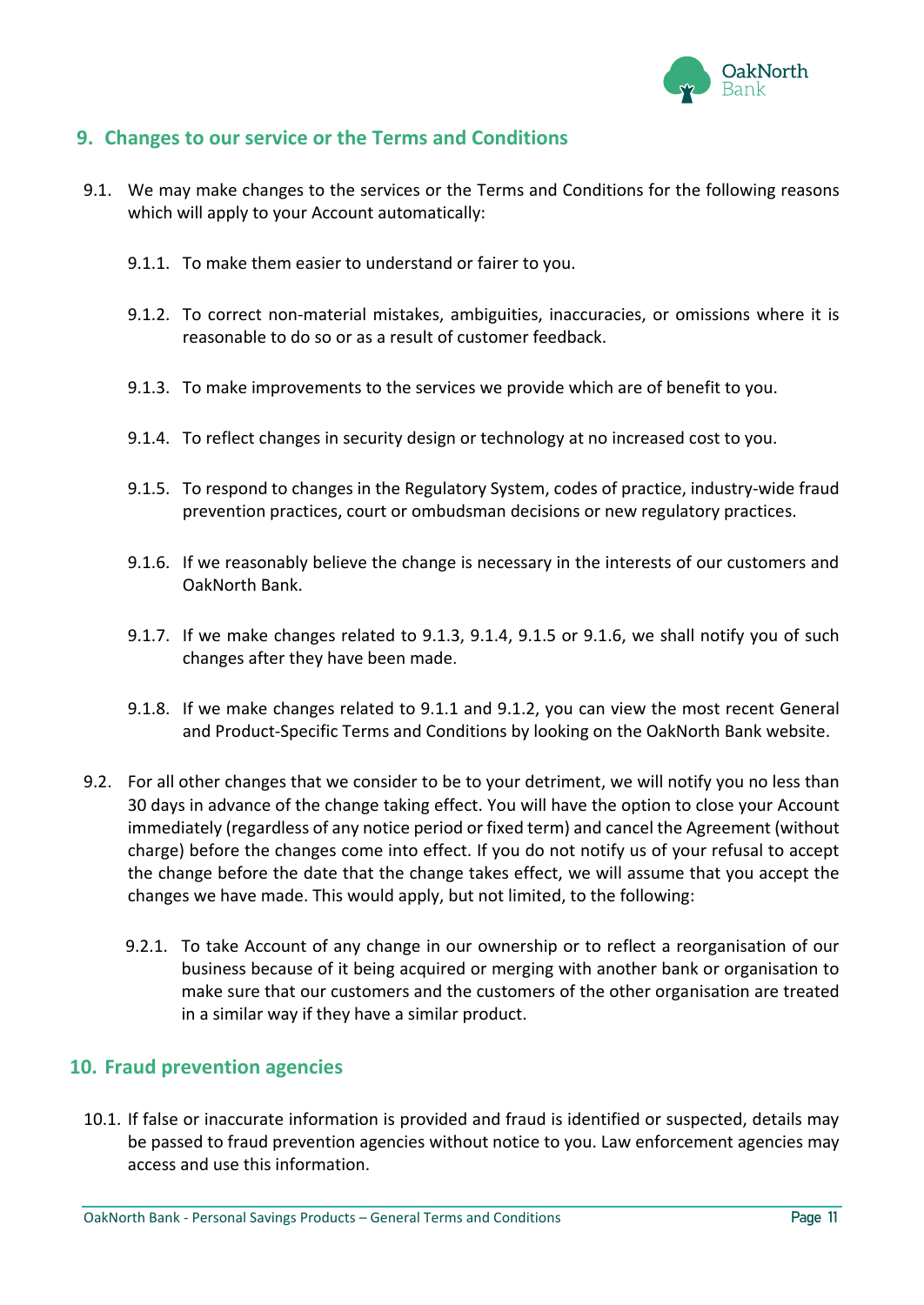

- 10.2. We and other organisations may also access and use this information to prevent fraud and money laundering, for example when checking deposit applications.
- 10.3. We and other organisations may access and use, from other countries, the information recorded by fraud prevention agencies.
- 10.4. If you would like contact details for the credit reference and fraud prevention agencies we use, please [contact us.](https://www.oaknorth.co.uk/resources/get-in-touch/)

#### <span id="page-10-0"></span>**11. Customer communications**

- 11.1. We may communicate with you by sending emails or by calling you. In case of joint Accounts, we shall communicate with both Account holders. Please note that we will always follow a verification process when we call you. However, we will never ask you for your online banking password, security codes, or PIN.
- 11.2. If you email us, or give us your email address, we will keep a record of it, and you agree to communications being sent to you at that address. We will not give your email address to any unauthorised third parties.
- 11.3. However, if you send us an email, please remember that it will be unsecure and could be intercepted. If you do send us an email, please keep the amount of confidential information included to a minimum. We will do likewise when we reply.

#### <span id="page-10-1"></span>**12. Information and monitoring**

12.1. We may monitor or record calls, emails, text messages or other communications in accordance with applicable laws. Such recording or monitoring may take place for business purposes such as quality control and training, prevention of unauthorised use of our telecommunication systems and website, ensuring effective systems operation, prevention or detection of crime, and protection of your personal data. Please see our Privacy Notice, a link to which can be found at section 16.1 for more information.

#### <span id="page-10-2"></span>**13. Other important information**

- 13.1. It is our aim to always ensure a complete service, but we will not be responsible when failure is caused by unforeseeable circumstances beyond our control or which we could not reasonably have foreseen.
- 13.2. OakNorth Bank is covered by the Financial Services Compensation Scheme ("FSCS"). The FSCS will pay compensation to eligible depositors of up to a maximum of £85,000 (the current "Scheme Limit") if we cannot meet our financial obligations to them (all eligible deposits across all your OakNorth Bank Accounts will be aggregated, and the total will be subject to the Scheme Limit). Any deposits you hold above the Scheme Limit are unlikely to be covered. For joint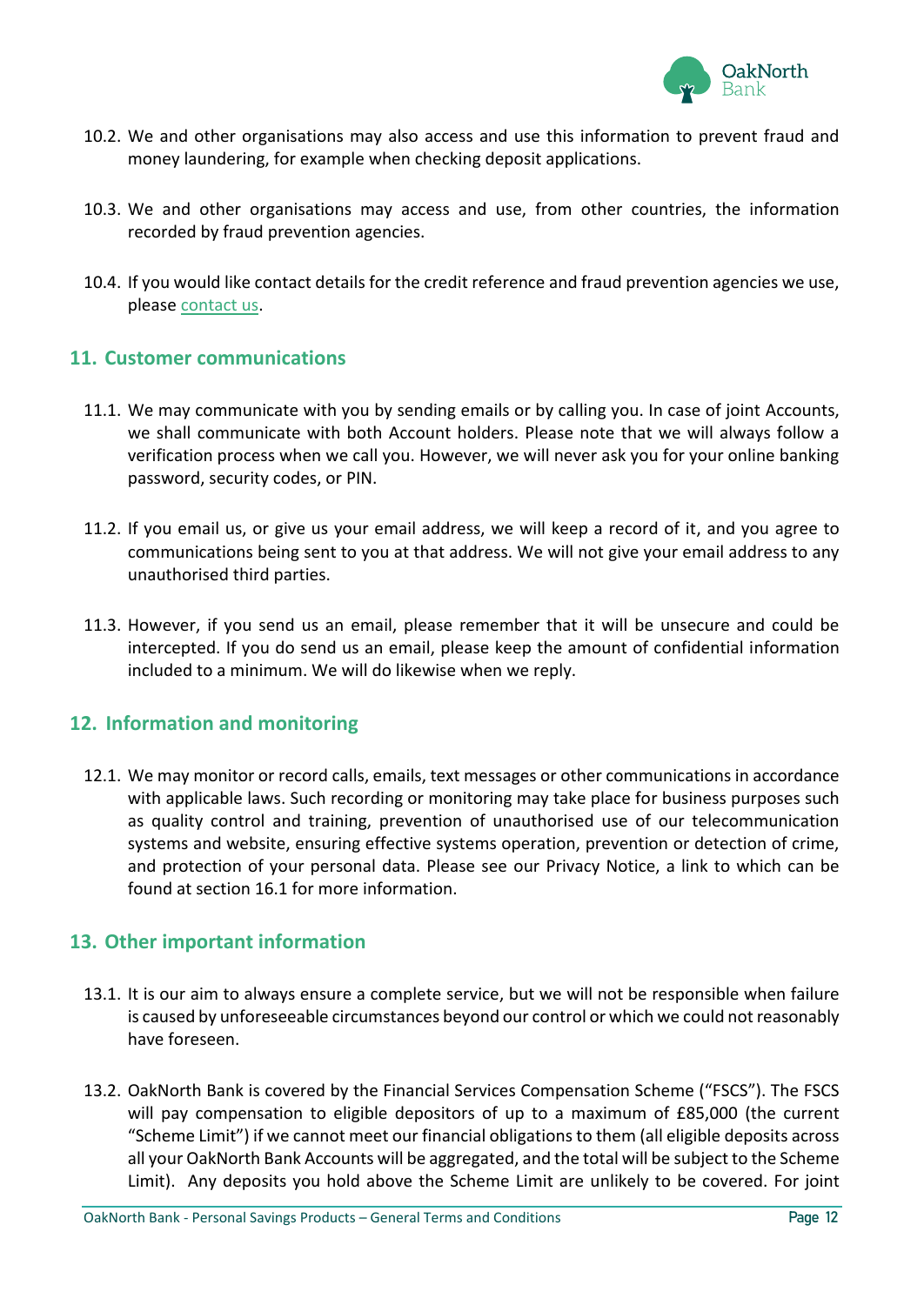

Accounts each Account holder is treated as having a claim in respect of their share, so for a joint Account held by two eligible depositors, each depositor would have a claim up to the Scheme Limit and so the maximum amount that could be claimed in total would be twice the current Scheme Limit. In some cases, eligible deposits which are categorised as "temporary high balances" are protected above the Scheme Limit for six months after the amount has been credited or from the moment when such eligible deposits become legally transferable.

- 13.3. For further information about the compensation provided by the FSCS (including the amounts covered and eligibility to claim) please contact us, or refer to the FSCS website www.FSCS.org.uk or contact the FSCS on 020 7741 4100 or 0800 678 1100, at [ICT@fscs.org.uk](mailto:ICT@fscs.org.uk) or at Financial Services Compensation Scheme, 10th Floor Beaufort House, 15 St Botolph Street, London, EC3A 7QU. Please note, only compensation related queries should be directed to the FSCS.
- 13.4. We may transfer our rights and/or responsibilities under this Agreement to any person in situations such as those mentioned in clause 9.2.1 if:
	- 13.4.1. That other person is authorised to accept deposits and writes to you and undertakes to carry out all our duties and obligations under this Agreement. If it does so, you agree that we will be released from all those duties and obligations and shall have no further liability to you; and
	- 13.4.2. We reasonably believe such person can perform our responsibilities.
- 13.5. You shall not transfer any of your rights or responsibilities under this Agreement to any third party.
- 13.6. If we believe that you have tax obligations in other countries, we may disclose information about you directly to those tax authorities or to HM Revenue & Customs, which may share the information with the other tax authorities.
- 13.7. Foreign Account Tax Compliance Act (FATCA). If you are a US person (hold a US passport or US Born or US Registered address or US Taxpayer) we may be obliged to provide any required details about you and your Account with us. We will inform you by telephone or email if this is the case and you agree to provide us with the required information we are obliged to provide; otherwise, your Account may be closed.
- 13.8. Please further note that OakNorth Bank holds monies as banker and not as a trustee under the client money rules, and consequently operates under the exemption given to banks in the rules set out in the Financial Conduct Authority's Client Assets Sourcebook. In the unlikely event that OakNorth Bank fails, the client money distribution rules will not apply to these sums and you will not be entitled to share in any distribution under the client money distribution rules. For the avoidance of doubt, in the event that OakNorth Bank fails, eligible deposits are still covered under the FSCS scheme as per section 13.2.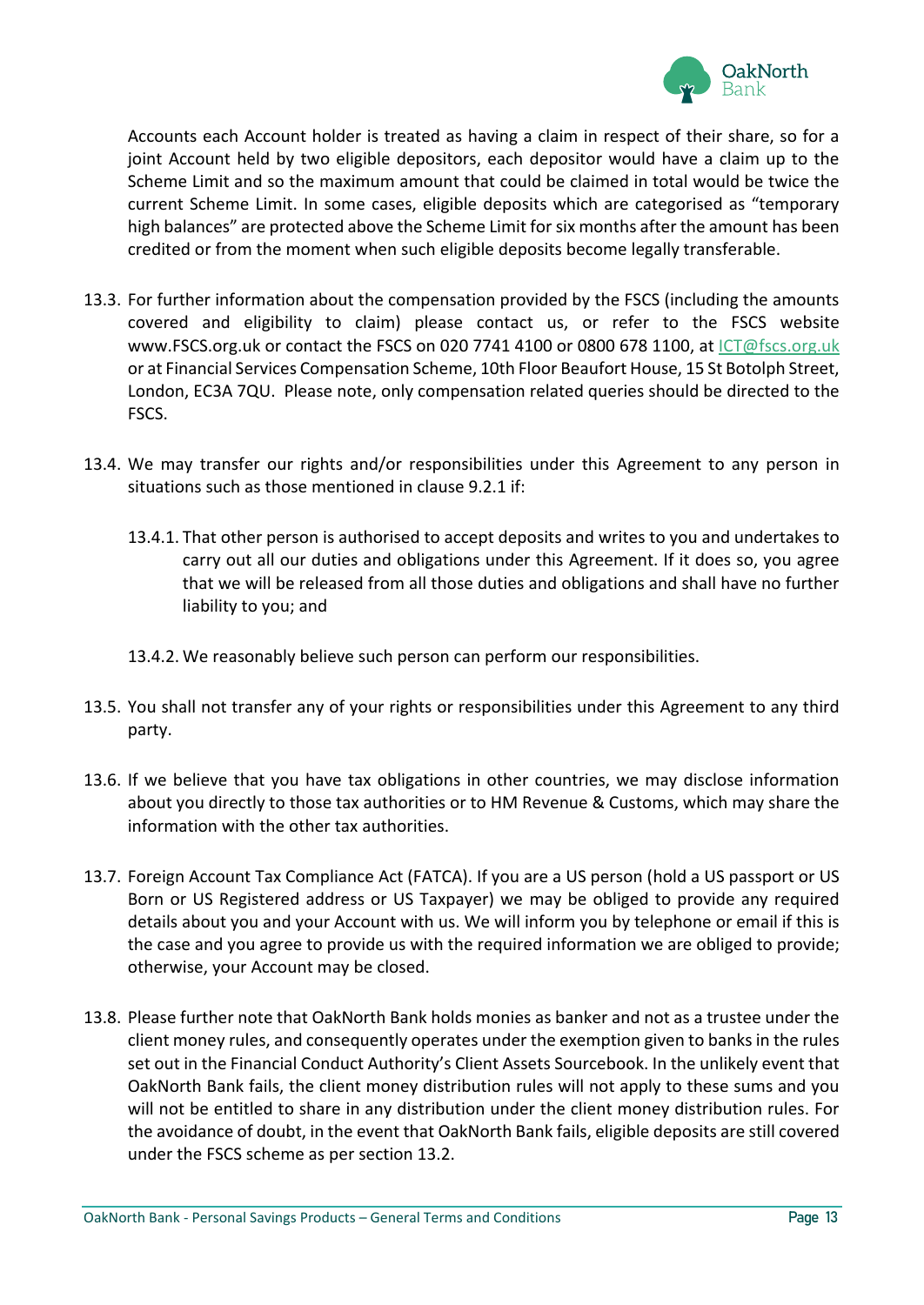

#### <span id="page-12-0"></span>**14. Contacting us**

14.1. If for any reason you need to contact us, this can be done via email, by phone or by writing to us. Please refer to our website for our [contact details.](https://www.oaknorth.co.uk/resources/get-in-touch/) If you have any difficulty with hearing or speech, we can accept calls from you when you use the Relay UK Service. Please visit NGT by [clicking here](http://ngts.org.uk/) to see all the ways you can use this service.

#### <span id="page-12-1"></span>**15. Complaints**

- 15.1. If you would like to [contact us](https://www.oaknorth.co.uk/resources/get-in-touch/) to discuss or make a complaint, please call, email, or write to OakNorth Bank. Please visit [our](https://www.oaknorth.co.uk/complaints/) [website](https://www.oaknorth.co.uk/complaints/) for details of our [complaints procedure.](https://www.oaknorth.co.uk/complaints/)
- 15.2. We always endeavour to reply to complaints within three business days starting from the business day after the date of receipt of your complaint. If for some reason we have not been able to resolve your complaint within eight weeks, or you are not satisfied with the resolution, you may be entitled to refer your complaint to the Financial Ombudsman Service. The Financial Ombudsman Service will not usually accept or consider a complaint (a) until we have issued our final response; or (b) more than six months after we have issued our final response to your complaint.
- 15.3. The Financial Ombudsman Service is an independent organisation which settles complaints that consumers and financial businesses have not been able to resolve between themselves. The service is free and easy-to-use. To find out more about the service, visit [www.financial](http://www.financial-ombudsman.org.uk/)[ombudsman.org.uk](http://www.financial-ombudsman.org.uk/)
- 15.4. You can contact the Financial Ombudsman Service by writing to: The Financial Ombudsman Service Exchange Tower London E14 9SR Alternatively, you can phone them on 0800 023 4567.

#### <span id="page-12-2"></span>**16. Data protection**

- 16.1. We are committed to protecting your information. Please refer to the OakNorth Bank Privacy Notice on our website which describes what information we collect about you and how your information will be used. The Privacy Notice (which can be found  $here$ ) is to be read in conjunction with these Terms and Conditions.
- 16.2. You should only give us personal information about someone else (such as a joint applicant or a parent or a guardian) after first getting their permission. Where we receive an application for a joint Account (joint Accounts can only be opened through our online application on the website and not through our mobile app), we will assume that both joint Account holders have given their permission for the use of their data and have reviewed our Privacy Notice. However, we may, at our discretion, ask for confirmation.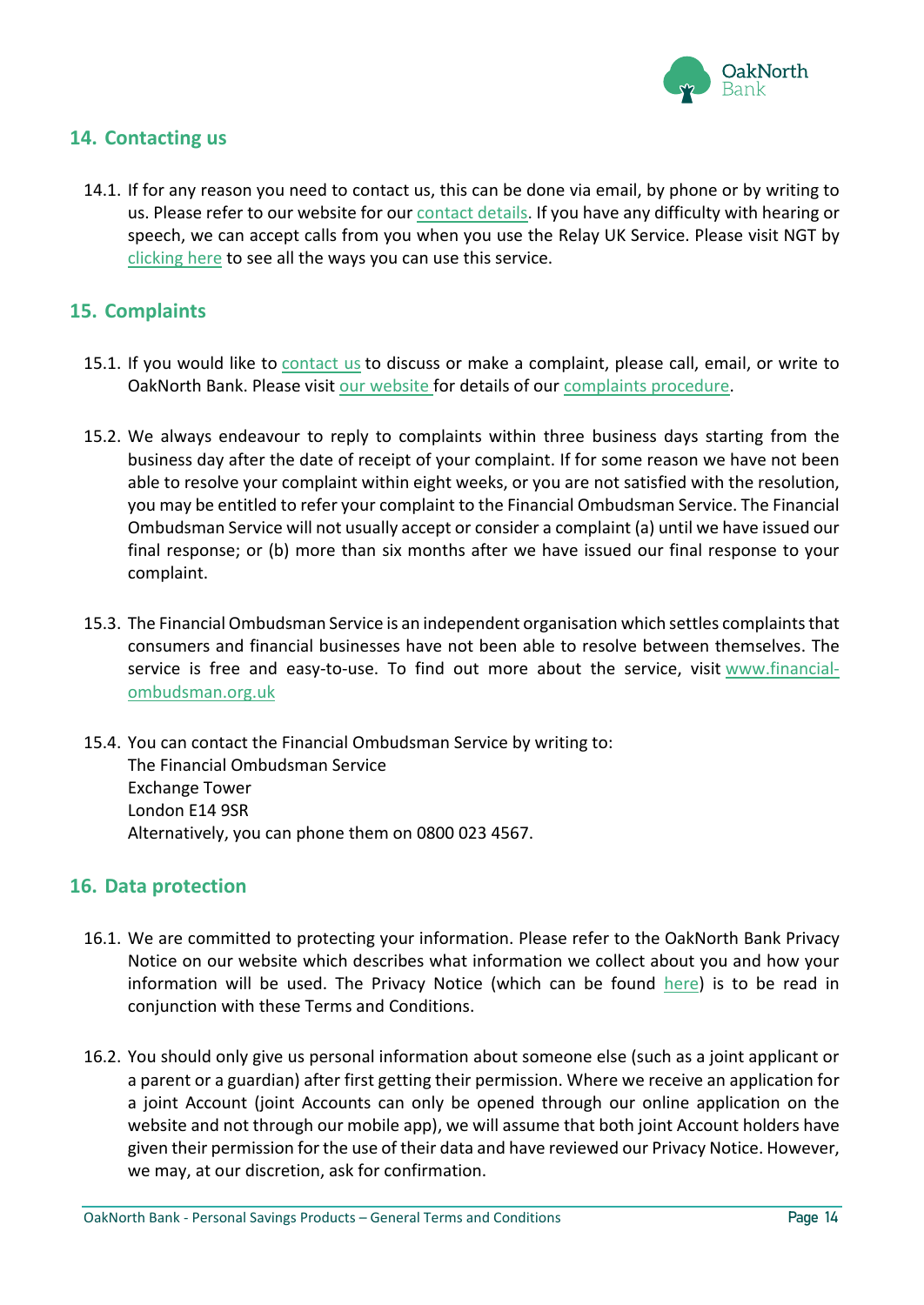

#### <span id="page-13-0"></span>**17. Law and jurisdiction**

17.1. These Terms and Conditions shall be governed by and construed in accordance with English law. Without prejudice to section 15, the parties hereby submit to the exclusive jurisdiction of the English courts in respect of any dispute or matter arising out of or connected with these Terms and Conditions.

#### <span id="page-13-1"></span>**18. Language**

- 18.1. These Terms and Conditions are available only in English and all communications from us will be in English.
- 18.2. We will only accept communications and instructions from customers in English.

#### <span id="page-13-2"></span>**19. Dormant Accounts**

- 19.1. If we lose contact with you despite repeated attempts through all possible channels (i.e. phone, email, or post) for three years (in case of Fixed Term deposits- three years after maturity), we may treat your Account as being inactive to help mitigate the risk of fraudulent activity. This means that we will stop contacting you.
- 19.2. To make your Account active again, you can contact us using the details on our '[Get in touch](https://www.oaknorth.co.uk/resources/get-in-touch/)' page. For identification purposes, you are required to provide Proof of ID and Proof of Address. Details of which documents we accept can be found [here](https://www.oaknorth.co.uk/identification-requirements/) and how to get them certified can be found [here.](https://www.oaknorth.co.uk/certifying-documents/)
- 19.3. If a total period of fifteen years has passed with no contact from you, your Account will be considered as dormant.
- 19.4. Once your Account has become dormant, we reserve the right to transfer the funds to an authorised reclaim fund. A reclaim fund is a separate organisation authorised to accept unclaimed money in 'dormant' bank accounts which is distributed for the benefit of the community, while protecting the rights of customers to reclaim their money. You will be entitled to claim your money back from the reclaim fund. You can contact us using the details on our ['Get in touch'](https://www.oaknorth.co.uk/resources/get-in-touch/) page to reclaim your funds. OakNorth Bank will handle the claim for repayment as an agent of the reclaim fund.